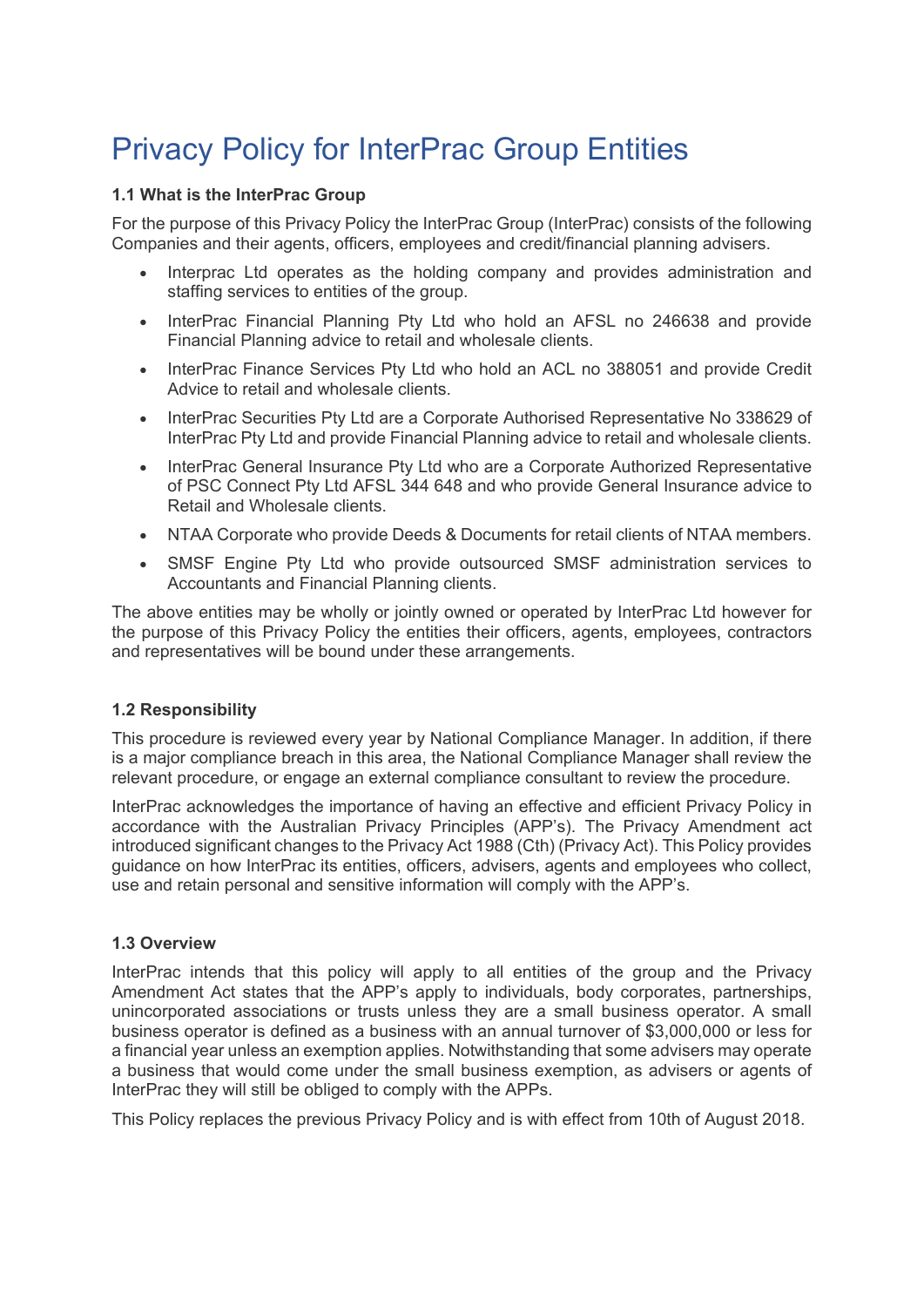## **1.4 Definition**

Personal information means information or an opinion about an identified individual, or an individual who is reasonably identifiable:

- Whether the information or opinion is true or not; and
- Whether the information or opinion is recorded in a material form or not.

## **1.5 APP1 – Open and transparent management of personal information.**

APP 1 requires organisations to have ongoing practices and policies in place to ensure that they manage personal information in an open and transparent way.

APP 1 introduces more prescriptive requirements for privacy policies than the existing requirements in NPP 5.1. An organisation must have an APP privacy policy that contains specified information, including the kinds of personal information it collects, how an individual may complain about a breach of the APPs, and whether the organisation is likely to disclose information to overseas recipients. An organisation needs to take reasonable steps to make its APP privacy policy available free of charge and in an appropriate form.

APP 1 also introduces a positive obligation for organisations to implement practices, procedures and systems that will ensure compliance with the APPs and any registered APP codes.

In accordance with the above requirements, it is the policy of InterPrac that: All persons to whom this policy applies are required to inform themselves of their obligations under the APPs.

InterPrac will provide training as and when required to ensure persons to whom this policy applies are aware of their obligations under the APPs.

All clients of InterPrac are entitled to access their private information upon request. Any complaints in regard to the handling of private information shall be referred to the Privacy Officer (National Compliance Manager).

How InterPrac manages private information will be set out in this policy.

This policy shall be made available on websites operated by InterPrac and its related companies agents and representatives.

On request, clients are to have free access to this policy in any form requested, so long as it is practical to do so.

Members of the InterPrac group may collect and hold personal information such as a person's name, address, date of birth, income, tax file number (TFN) and such other information that may be required from time to time in order to provide services to clients. This is collected directly from its clients and personal information is held by either companies within the InterPrac group or its advisers and agents.

Any personal information collected by InterPrac is solely for the purpose of providing services to clients and meeting licencing obligations and is not to be used for any other purpose without consent. Any client may seek access to their personal information by contacting the appropriate entity of the InterPrac Group. If a correction is required to that personal information the client may make that amendment by notifying the appropriate entity within the InterPrac Group. If a client is not satisfied with the outcome of their complaint they may lodge a complaint with the Office of the Australian Information Commissioner (OAIC). Further information is available on the OAIC's website at [www.oaic.gov.au.](http://www.oaic.gov.au/)

InterPrac will only disclose personal information of its clients to overseas recipients where such disclosure is required to give effect to the instructions of a client. It is not practical to list all countries to which this applies due to the variety of international financial services available to clients.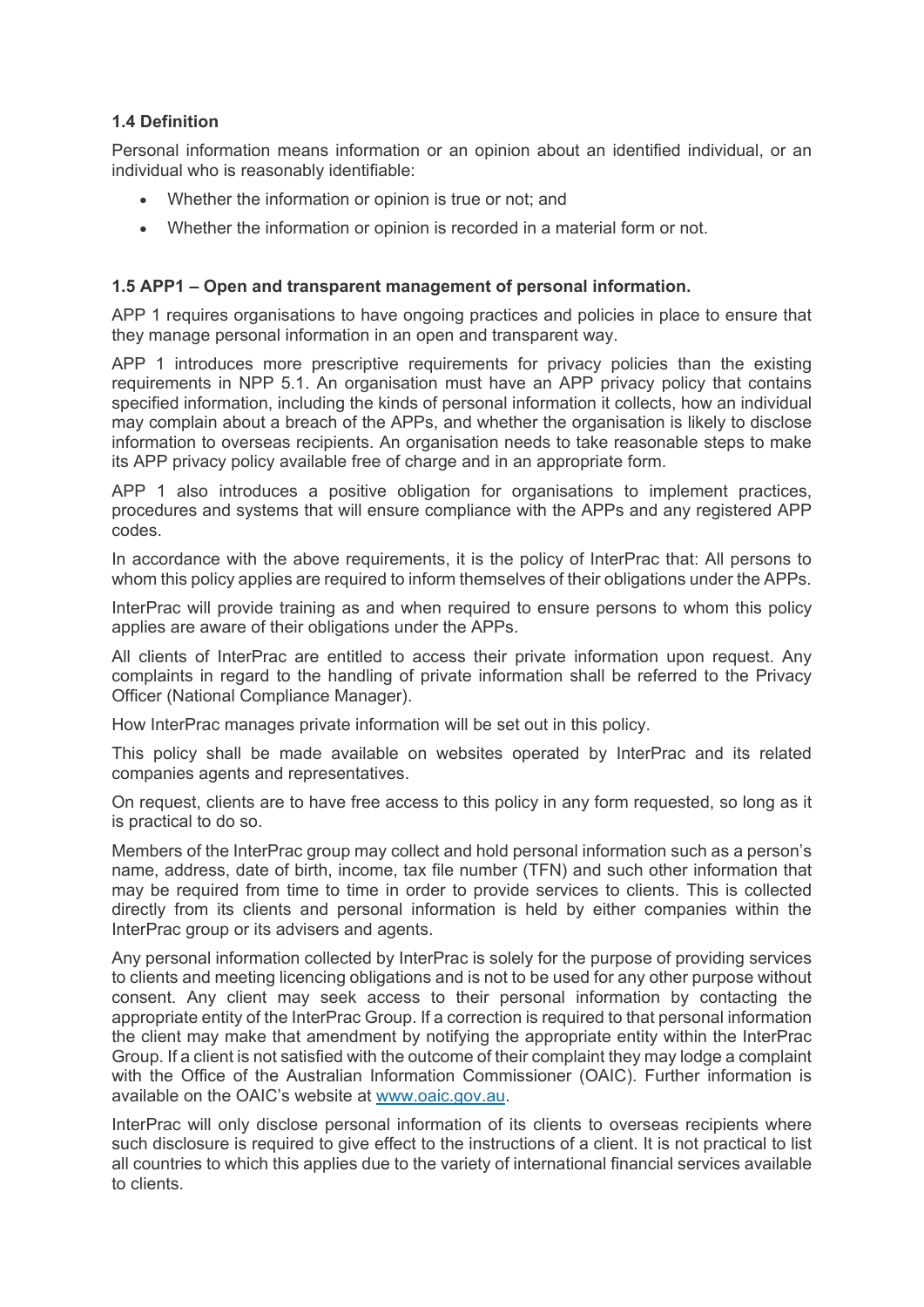#### **1.6 APP2 – Anonymity and Pseudonymity**

APP 2 sets out a new requirement that an organisation provide individuals with the option of dealing with it using a pseudonym. This obligation is in addition to the existing requirement that organisations provide individuals with the option of dealing with them anonymously.

Both requirements are subject to certain limited exceptions, including where it is impracticable for the organisation to deal with an individual who has not identified themselves, or where the law or a court/tribunal order requires or authorises the organisation to deal with individuals who have identified themselves.

As InterPrac and its entities deal primarily with clients in financial services, it is unlikely that it would be practical for services to be provided to those clients without them having identified themselves. Further, in most situations companies within the InterPrac group will be required under theterms of the Anti-Money Laundering and Counter-terrorism Financing Act 2006 (Cth) (AML/CTF Act) to appropriately identify clients.

#### **1.7 APP3 – Collection of solicited personal information**

APP 3 outlines when and how an organisation may collect personal and sensitive information that it solicits from an individual or another entity.

An organisation must not collect personal information (other than sensitive information) unless the information is reasonably necessary for one or more of the organisation's functions or activities.

APP 3 clarifies that, unless an exception applies, sensitive information must only be collected with an individual's consent if the collection is also reasonably necessary for one or more of the organisation's functions or activities.

An organisation must only collect personal information from the individual, unless it is unreasonable or impracticable to do so.

InterPrac is required to collect only information that is reasonably necessary for one or more of its functions. To meet legislative requirements it is envisaged that InterPrac will be required to collect the information needed to comply and store that information including Tax File No's and personal medical information.

Where personal information is required to be obtained from clients in order for them to be provided services from entities within InterPrac, those entities must consent to the collection of their personal information.

InterPrac entities may be provided with personal information collected from clients of nonrelated entities for the purpose of providing the services offered by InterPrac entities. The information collected from 3rd parties is collected and used only for the purpose of the specific service and is not disclosed or used for any other purpose.

A collection notice statement relating to this will be required on the websites of the entities recorded.

#### **1.8 APP4 – Dealing with unsolicited personal information**

APP 4 creates new obligations in relation to the receipt of personal information which is not solicited.

Where an organisation receives unsolicited personal information, it must determine whether it would have been permitted to collect the information under APP 3. If so, APPs 5 to 13 will apply to that information.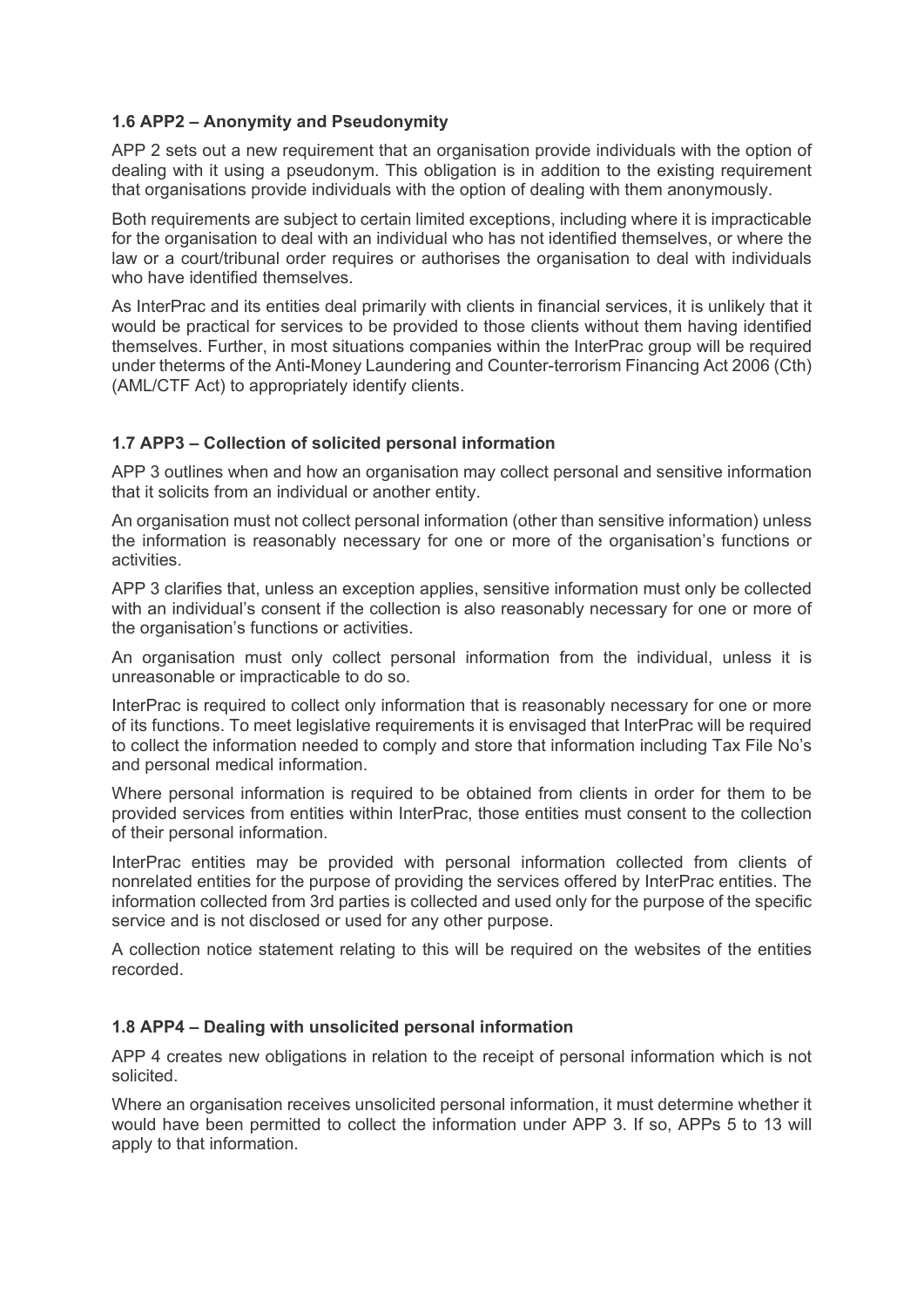If the information could not have been collected under APP 3, and the information is not contained in a Commonwealth record, the organisation must destroy or de-identify that information as soon as practicable, but only if it is lawful and reasonable to do so. InterPrac entities in receipt of information detailed above should review whether that information could have been necessary or obtained under APP3 and if not then take action to destroy or deidentify that information if it is lawful and reasonable to do so. (for example, documents of a personal nature (photos letters emails) accidently included in other information provided).

## **1.9 APP5 – Notification of the collection of personal information**

APP 5 specifies certain matters about which an organisation must generally make an individual aware, at the time, or as soon as practicable after, the organisation collects their personal information.

In addition to the matters listed in NPP 1.3, APP 5 requires organisations to notify individuals about the access, correction and complaints processes in their APP privacy policies, and also the location of any likely overseas recipients of individuals' information.

In the event that entities of InterPrac utilise 3rd parties to collect information then they are obliged under this policy to provide the above information.

SMSF Engine Pty Ltd utilises off-shore locations to process information and the off shore entities have been required to sign agreements agreeing to operate under the APP's and the InterPrac privacy policy.

A collection notification statement as outlined in 1.7 above will be included on the NTAA Corporate and SMSF Engine Pty Ltd website pages.

## **1.10 APP6 – Use and disclosure of personal information**

APP 6 outlines the circumstances in which an organisation may use or disclose the personal information that it holds about an individual.

APP 6 generally reflects the NPP 2 use and disclosure obligations. In addition, APP 6 introduces a limited number of new exceptions to the general requirement that an organisation only uses or discloses personal information for the purpose for which the information was collected.

These exceptions include where the use or disclosure is reasonably necessary:

- to assist in locating a missing person
- to establish, exercise or defend a legal or equitable claim, or
- for the purposes of a confidential alternative dispute resolution.

Entities of InterPrac if approached for the disclosure of personal information outside its normal business practices (including those above) then approval should be sought from the Privacy **Officer** 

#### **1.11 APP7 – Direct marketing**

The use and disclosure of personal information for direct marketing is now addressed in a discrete privacy principle (rather than as an exception in NPP 2).

Generally, organisations may only use or disclose personal information for direct marketing purposes where the individual has either consented to their personal information being used for direct marketing, or has a reasonable expectation that their personal information will be used for this purpose, and conditions relating to opt-out mechanisms are met.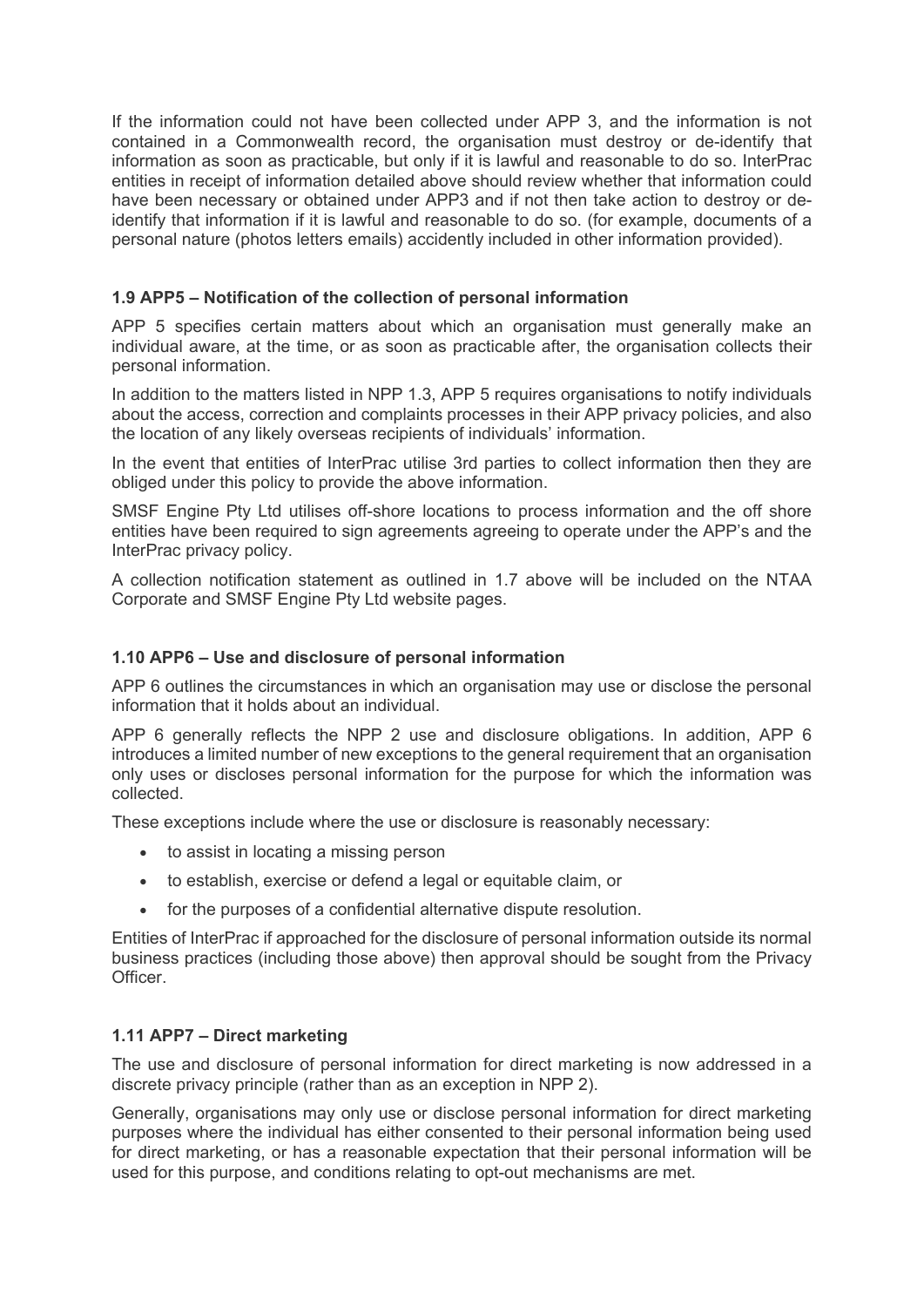APP 7.5 permits contracted service providers for Commonwealth contracts to use or disclose personal information for the purpose of direct marketing if certain conditions are met. Entities of InterPrac must have direct marketing approved by the licensee and for the purposes of this policy any marketing material that is explicitly provided for clients, e.g monthly magazines should provide those clients with the easy ability to opt-out.

Clients of InterPrac can elect to opt-out of receiving direct marketing materials by contacting their adviser or to the Privacy Officer at InterPrac.

## **1.12 APP8 – Cross-Border disclosure of personal information**

APP 8 and a new s 16C introduce an accountability approach to organisations' cross-border disclosures of personal information.

Before an organisation discloses personal information to an overseas recipient, the organisation must take reasonable steps to ensure that the overseas recipient does not breach the APPs (other than APP 1) in relation to that information. In some circumstances an act done, or a practice engaged in, by the overseas recipient that would breach the APPs, is taken to be a breach of the APPs by the organisation. There are a number of exceptions to these requirements.

Other than in the circumstances outlined in APP1 or financial products and services approved by InterPrac, entities of InterPrac shall seek approval from the Privacy Officer prior to establishing arrangements that would see personal information transferred out of Australia without the clients' prior approval. (e.g utilising an overseas based accounting organisation to provide work).

#### **1.13 APP9 – Adoption, use or disclosure of government related identifiers**

APP 9 prohibits an organisation from adopting, using or disclosing a government related identifier unless an exception applies. APP 9 generally retains the same exceptions as NPP 7, with some additions and amendments.

InterPrac entities shall not use for example a tax file number as a client reference for filing purposes.

## **1.14 APP10 – Quality of Personal Information**

Under APP 10, an organisation must take reasonable steps to ensure the personal information it collects is accurate, up-to-date and complete (as required by NPP 3).

In relation to use and disclosure, the quality requirements differ from NPP 3. For uses and disclosures, the personal information must be relevant, as well as, accurate, up-to-date and complete, having regard to the purpose of the use or disclosure.

InterPrac entities are required to update information held on a regular basis and should not rely on out of date information.

#### **1.15 APP11 – Security of personal information**

APP 11 requires an organisation to take reasonable steps to protect the personal information it holds from interference, in addition to misuse and loss, and unauthorised access, modification and disclosure (as required by NPP 4.1).

All InterPrac entities must take reasonable steps to ensure that data is securely stored including password protection on computer files and confidential destruction of paper records.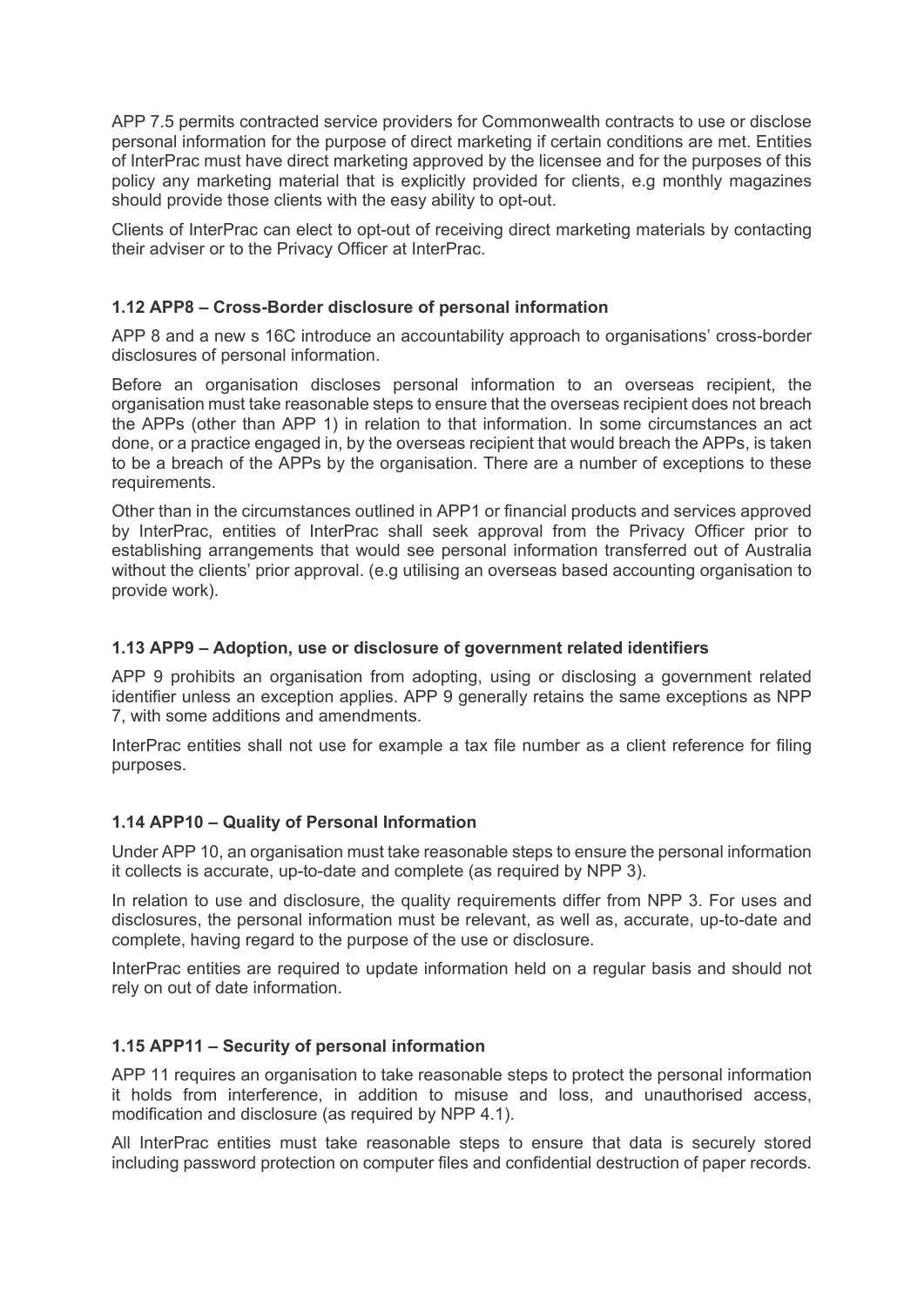APP 11 requires InterPrac entities to take reasonable steps to destroy or de-identify personal information if the organisation no longer needs it for any authorised purpose. Under APP 11 there are two exceptions to this requirement:

- the personal information is contained in a Commonwealth record, or
- the organisation is required by or under an Australian law or a court/tribunal order to retain the information.

## **1.16 APP12 – Access to personal information**

The APPs separate the access and correction requirements into two separate principles. Like NPP 6, APP 12 requires an organisation to give an individual access to the personal information that it holds about that individual, unless an exception applies. The exceptions are substantially similar to the exceptions in NPP 6.

There is a new requirement for organisations to respond to requests for access within a reasonable period. In addition, organisations must give access in the manner requested by the individual if it is reasonable to do so. If an organisation decides not to give an individual access, it must generally provide written reasons for the refusal and the mechanisms available to complain about the refusal.

If an organisation charges an individual for giving access to the individual's personal information, the charge must not be excessive, and must not apply to the making of the request.

## **1.17 APP13 – Correction of personal information**

APP 13 introduces some new obligations in relation to for correcting personal information, which differ from those in NPP 6. The APPs remove the NPP 6 requirement for an individual to establish that their personal information is inaccurate, incomplete or is not up-to-date and should be corrected.

APP 13 now requires an organisation to take reasonable steps to correct personal information to ensure that, having regard to a purpose for which it is held, it is accurate, up-to-date, complete, relevant and not misleading, if either:

- the organisation is satisfied that it needs to be corrected, or
- an individual requests that their personal information be corrected.

Organisations generally need to notify other APP entities that have been provided with the personal information of any correction, if that notification is requested by the individual. APP 13 contains similar provisions to NPP 6 in relation to associating a statement with the personal information if the organisation refuses to correct the information and the individual requests a statement to be associated.

An organisation must also respond to a correction request or a request to associate a statement by the individual within a reasonable period after the request is made, and must not charge the individual for making the request, for correcting the personal information, or for associating the statement with the personal information.

When refusing an individual's correction request, an organisation must generally provide the individual with written reasons for the refusal and notify them of available complaint mechanisms.